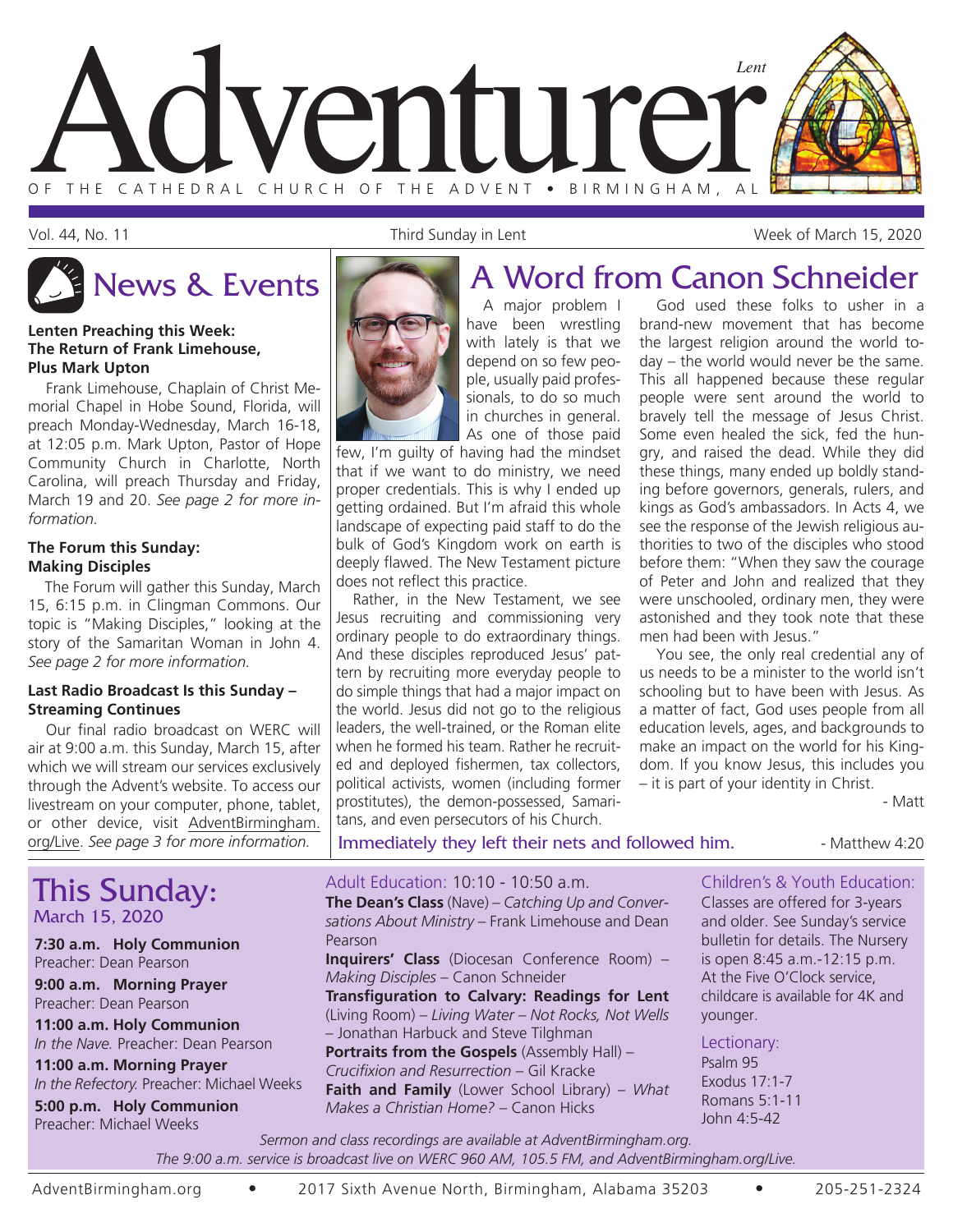

## GET INVOLVED! SEE WHAT'S GOING ON!

#### Lenten Preaching

**Frank Limehouse Returns to Preach Monday-Wednesday**

Frank Limehouse has been Chaplain of Christ Memorial Chapel in Hobe Sound, Florida, since 2017, where he serves from November through April. He and his wife Jane live in Clemson, South Carolina, the other half of the year.

Mr. Limehouse served as Dean of the Cathedral Church of the Advent in Birmingham, Alabama, from 2005 until his "retirement" at the end of 2014. Before



A native of Orangeburg, South Carolina, he graduated from Wofford College, where he played varsity golf. Mr. Limehouse went into the family clothing business, where he experienced what he called "the turbulent 20." These were years of good business but times of personal stuggle, during which he went from being what he described as a "militant agnostic" to a converted Christian. After several years of intense study, the Limehouses sold their house, liquidated the business, and enrolled in Virginia Theological Seminary. He was ordained in 1989. He and Jane have two adult children and one granddaughter.

#### **Mark Upton at Noonday Thursday and Friday**

Mark Upton is Pastor of Hope Community Church in Charlotte, North Carolina, the church he founded with his best friend Matt Guzi in 2002. He was born in Mississippi, attended high school in Georgia, and graduated from Wake Forest University. After spending eight years as a youth minister and Young Life volunteer, he moved to Charlotte in 1998 to complete his seminary training at Reformed Theological Seminary.



Ordained in 2000, Mr. Upton served as Pastor of Missions and Evangelism at Uptown Christ Covenant until 2002, when he was called to Hope Church. He was Pastor to Cameron Cole, the Advent's Director of Children, Youth, and Family, when Cameron taught high school in inner-city Charlotte immediately following his graduation from college. Cameron credits Mr. Upton as "the one who introduced me to the gospel of grace," and referred to him as an "older man" in his book *Therefore I Have Hope*. Mr. Upton was 31 at the time.

Some of the biggest influences on his spiritual development and ministry philosophy have been Tim Keller, Rick Downs, John Piper, Brennan Manning, and Henri Nouwen. Mr. Upton occasionally moderates the Central Carolina Presbytery of the PCA. When not working out at Iron Tribe Fitness, he likes to trout fish, read, and watch football. He is married to Holly, and they have two children.



# worship education

#### The Forum

#### **This Sunday: Making Disciples**

The next gathering of The Forum will be this Sunday, March 15, 6:15 p.m. in Clingman Commons. Our topic will be "Making Disciples," looking at the story of the Samaritan Woman in John 4.

The Forum is a monthly gathering with lots of time for fellowship built around a topical Bible study. It happens the third Sunday of each month following the Five O'Clock service. A free supper is provided and families with young children are welcome. This is also a great opportunity to bring a guest with you to church. Contact Anita Gray (Anita@CathedralAdvent.com) for more information.

## spiritual growth & fellowship

#### Youth Ministry

#### **Jr. and Sr. High: "Irish Night" Dinners this Sunday**

Junior High youth are invited to dinner Sunday, March 15, at 5:59 p.m. at Cranmer House (2814 Linden Avenue, 35209). Join us for "Irish Night" in your favorite Irish garb for games, dinner, and a Bible study. Find out more by contacting Tucker Fleming (Tucker@CathedralAdvent.com).

Senior High youth will follow with their Family Dinner, 6:57- 8:15 p.m. at Cranmer House. Come dressed in green for "Irish Night" as we meet for games, dinner, and a talk. Contact Rebecca Lankford (Lankford@CathedralAdvent.com) for more information.

#### Men's Ministry

#### **Dessert Gathering with Aaron Zimmerman April 2**

All men of the Advent are warmly invited to join Aaron Zimmerman (our Lenten preacher that day) on Thursday, April 2, 7:00-8:15 p.m. at the home of David Tanner (28 Country Club Boulevard, 35213). Please eat dinner before you come and enjoy dessert with us afterward. Mr. Zimmerman *(right)* will offer us a brief word as well; his humor, wit, and insight compellingly convey the grace of God as it



breaks through the human condition. He serves as Rector of St. Alban's Episcopal Church in Waco, Texas, and will be our Lenten preacher Wednesday-Friday, April 1-3, at 12:05 p.m.

Friends are most welcome. For a head count, please let Fontaine Pope know if you can come by Tuesday, March 31 (Fontaine@CathedralAdvent.com).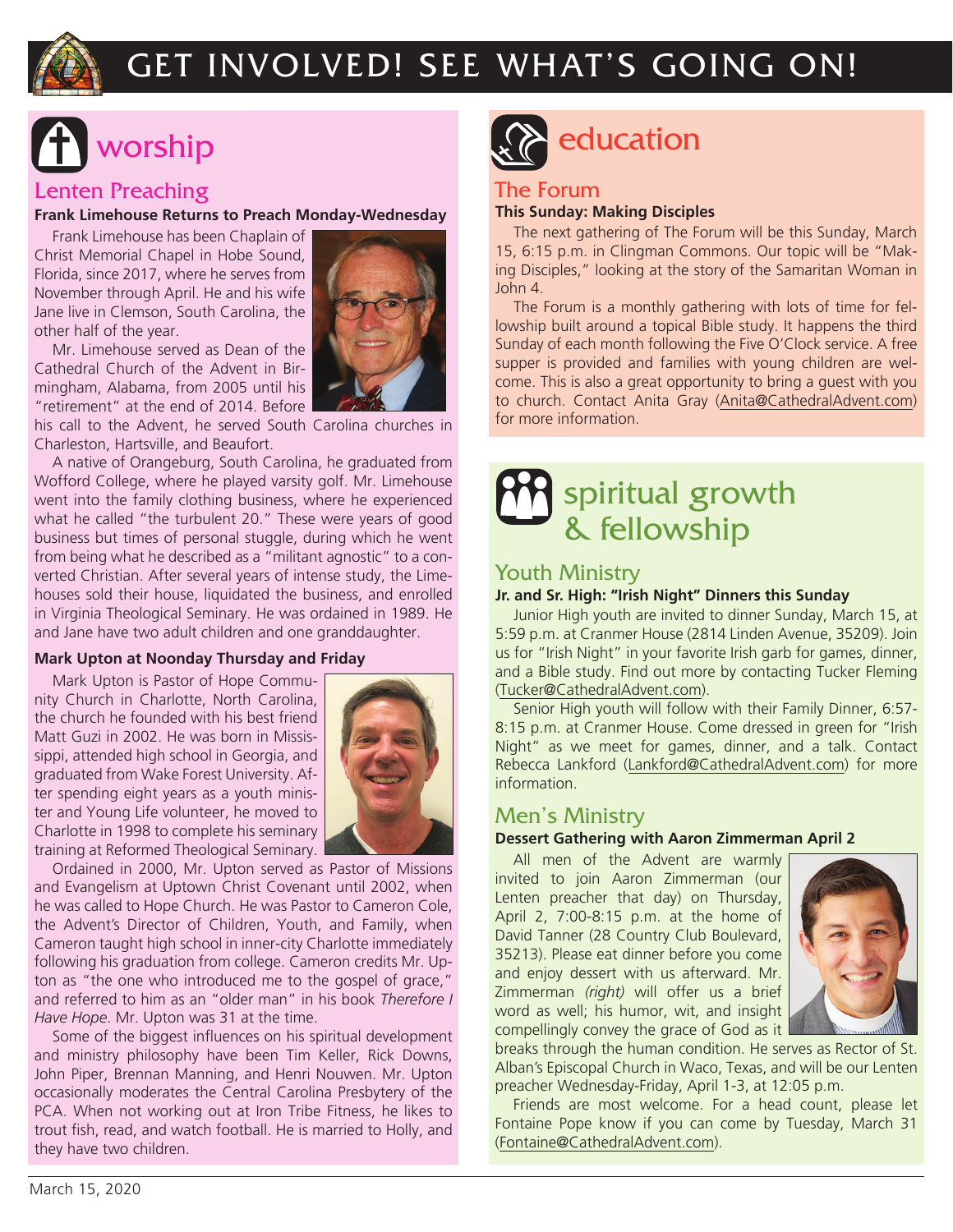#### Final Radio Broadcast Is this Sunday

We're grateful for our relationship with WERC and for the many listeners who have gathered with the Advent on Sunday mornings over the radio airwaves. As broadcast options have changed and expanded in recent years, we made the decision to begin streaming our services exclusively through the Advent's website. This move will allow our church both to save money and expand our streaming capabilities. Our final broadcast will air this Sunday, March 15, at 9:00 a.m. To access the livestream on your computer, phone, tablet, or other device, click over to AdventBirmingham.org/Live. Contact Communications@CathedralAdvent.com with questions.

#### Shuttle Bus Offered for Lenten Preaching and Lunches

A shuttle bus travels to the Advent from the parking lot of Shades Valley Presbyterian Church each weekday of Lent. The bus leaves Shades Valley Presbyterian (located at 2305 Montevallo Road, 35223) at 11:30 a.m. and returns no later than 1:30 p.m.

#### Nursery Provided on Mondays and Thursdays During Lent

We offer a nursery for children ages 6 weeks-4K on Mondays and Thursdays during Lent, from 11:45 a.m.-1:30 p.m. To ensure adequate staffing, please email Lila Wooten (Lila@ CathedralAdvent.com) a few days in advance to make your child's reservation.

Therefore, since we have been justified by faith, we have peace with God through our Lord Jesus Christ. Through him we have also obtained access by faith into this grace in which we stand, and we rejoice in hope of the glory of God. Not only that, but we rejoice in our sufferings, knowing that suffering produces endurance, and endurance produces character, and character produces hope, and hope does not put us to shame, because God's love has been poured into our hearts through the Holy Spirit who has been given to us.

For while we were still weak, at the right time Christ died for the ungodly. For one will scarcely die for a righteous person – though perhaps for a good person one would dare even to die – but God shows his love for us in that while we were still sinners, Christ died for us. Since, therefore, we have now been justified by his blood, much more shall we be saved by him from the wrath of God. For if while we were enemies we were reconciled to God by the death of his Son, much more, now that we are reconciled, shall we be saved by his life. More than that, we also rejoice in God through our Lord Jesus Christ, through whom we have now received reconciliation.  $\blacksquare$ 

Come, let us sing to the Lord; let us shout to the Rock of our salvation - Psalm 95:1 **serving & outreach** 

#### Parish Inreach **Drivers Needed**

There are those in our parish that sometimes need a helping hand with transportation to church, a ride to the doctor's office, or a simple task like picking up a prescription. If you think you might be able to help on occasion, please contact Stella Schreiber (205- 443-8558, Stella@CathedralAdvent.com) for more information.

#### From the Dean

#### DRIVE CAREFULLY

YOU MAY HURT AN

EPISCOPALIAN!

THE RECTOR OF THE ADVENT

*Above:* Betsy Allison, the daughter of beloved former Rector John Turner (who served from 1939-1966), showed me this card a few Sundays back. "Uncle John" had a great way with people, and little things like this speak to his graciousness and sense of humor. And, it's still true today!

- Andrew

**Pastoral Notice:** If you are going into the hospital, have need of prayer or counsel, or have a family member unable to attend church, please call the Pastoral Care Office at 205-226-3500.

**Advent House:** Intercessory prayer is on-going at Advent House. If you would like to schedule a prayer session, please call Kathy Logue at 205-410-4622.

#### memorials:

#### **Gifts Were Given In Memory Of:**

**Jerry Isodore Levin**: (Pastoral Care) by Mrs. Thomas A.S. Wilson • (Lenten Lunches) by the Front Porch Storytellers

**Mary Edna Bushnell**: (Mission and Outreach) by Frank and Carolyn Lankford • (Endowment Fund) by Betsy and Jack Allison **Bill Pendleton**: (Lenten Lunches) by the Front Porch Storytellers **Albert Thomasson**: (Endowment Fund) by Betsy and Jack Allison **Mabelle McCollum**: (Pastoral Care) by Frank and Carolyn Lankford • (Endowment Fund) by Carroll and Sol Putzel; Carol Fenley